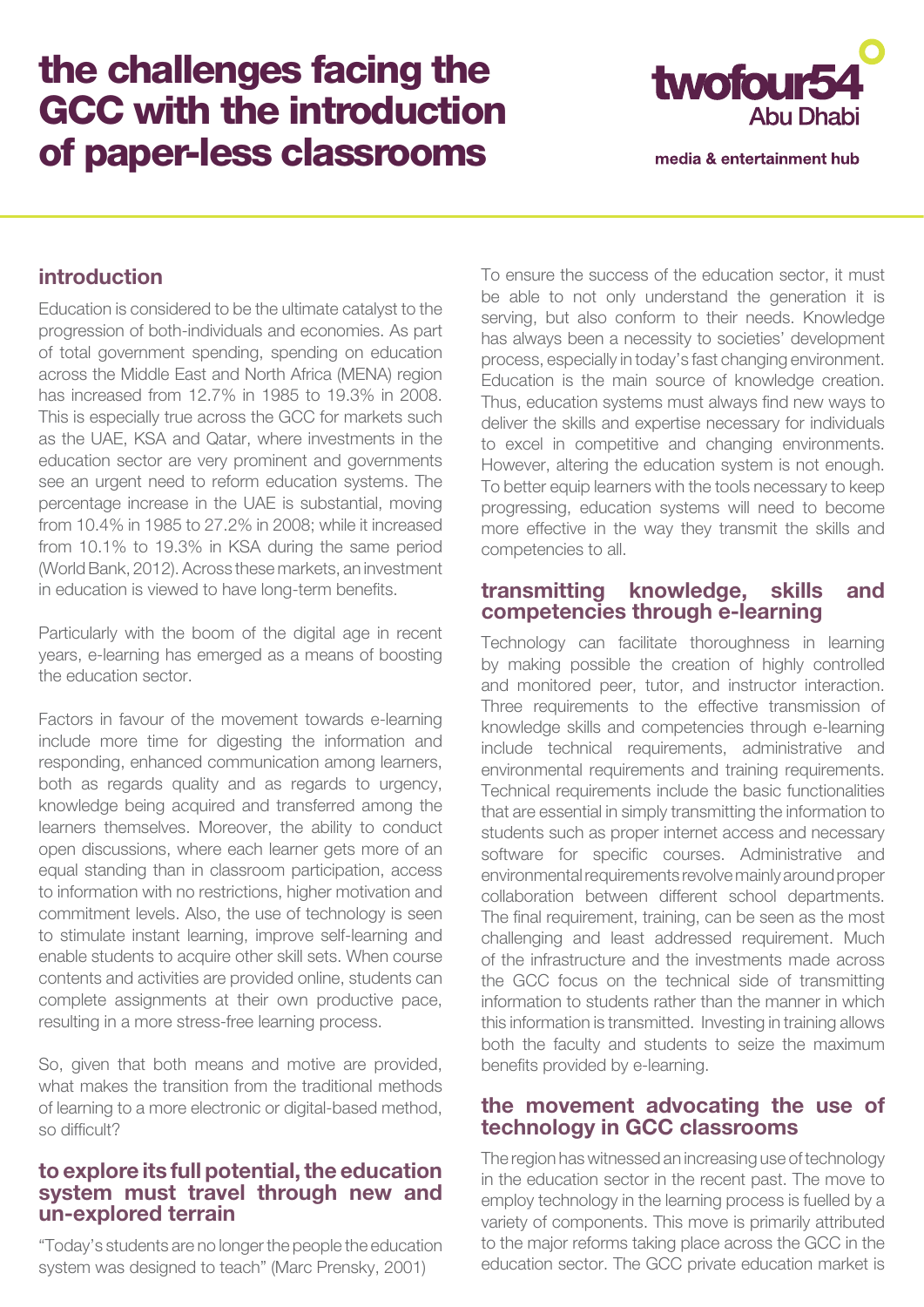extremely fragmented and not yet a highly penetrated market for technology enabled learning, therefore, much more could be done. Moreover, technology enabled learning is well suited to addressing key educational issues, such as gaps in human capital; a central issue across many GCC countries. Thus, employing technology in the learning process provides substantial opportunities to the existing operators to consolidate and develop economies of scale.

Further, technology has been capable of bringing the familiar from traditional learning into e-learning. Presentations, group discussions, arguments and many other forms of conveying information and accumulating knowledge can still be carried out through e-learning. In e-learning however, contents of the course's curriculum might be organised according to subjects. Due to the lack of limitations in e-learning frameworks that are present in traditional learning, such as a specific time and place where learning occurs, many GCC countries believe that e-learning can carry out the activities previously carried out by traditional learning even more effectively.

Thus, to many governments across the GCC, e-learning goes hand in hand with a learner-centred teaching philosophy. Moreover, e-learning frameworks are perceived to provide increased favourable learner outcomes as opposed to traditional learning methods and thus are likely to improve the quality and teaching methods of education in the future.

E-learning is instrumental in facilitating and enhancing the teaching/learning process. It can engage the learner and accommodate different learning styles. In addition, it helps students learn at their own pace and have more control over their learning.

## **growth drivers in the education sector across the GCC**

The education sector in the GCC is looking at a period of remarkable growth. Rising population, higher income levels and an increasing awareness of quality education has resulted in a positive outlook for this sector. The total number of students in the GCC education sector is expected to grow at a CAGR of 2.7% between 2011 and 2016, and reach 11.6 million in 2016. An increasing population base, coupled with an expanding expatriate population is expected to drive demand for education across the region. Moreover, GDP per capita of the region is expected to grow at a CAGR of 2.6% between 2011 and 2016. This increase in income levels of individuals will have a significant effect on the middle class population's tendency to spend on education of their children, thus driving demand for private sector education (Alpen, 2012).

# **e-learning initiatives in the GCC**

Government reforms across the GCC, focused on the enhancement of quality and reach of education is booming the education sector. Many of these governmental initiatives are focused on e-learning. According to the Madar Research Group, the e-learning industry in Saudi Arabia reached \$125 million (USD) in 2008 and would continue to grow thereafter at a compound annual rate of 33% over the next five years (MENAFN). Moreover, according to the Madar Research Group, the total spending on e-learning in the UAE grew 26% in 2008 reaching \$72.6 million (USD) by the end of 2010 and is estimated to continue to grow at the same rate over the next 5 years.

Some of the major e-learning projects in the region include: The Mohammed Bin Rashid Smart Learning Initiative program to integrate information technology in classrooms, worth \$272 million (USD). This initiative aims to reach 13,000 students at Zayed University, the Emirates University and Higher Colleges of technology. An e-learning initiative launched by KSA includes the National centre for e-learning and distance learning. King Hamad School of the future project is an e-learning initiative launched by Bahrain. ictQatar, the internet regulatory and development arm of the Qatari government which rolls out an array of electronic resources in local elementary and high schools, the Qatar Science and Technology Park (QSTP) for commercial development of innovative technologies originating in Qatar, K-net, knowledge network, another pilot project designed by the Supreme Education Council to boost and support student achievement through ICT. The project has been implemented in 12 independent schools to provide a portal for sharing education applications and student data. In the UAE, projects include the BETT Middle East exhibition in Abu Dhabi, focused on the application of ICT in education across the region. Kuwait has applied its tradition of participatory and consultative government (shura) to developing its e-learning initiatives. Teachers' involvement in fostering the e-learning environment in schools was encouraged. Letters were sent to every school in Kuwait urging teachers to make contributions to the e-learning project through submitting educational software, electronic materials and lessons, or even ideas to enrich the development of an e-learning system.

The education sector in the GCC is poised for robust growth in the future on the back of increasing population, rising private sector participation, and increased willingness of parents to ensure high-quality education for their children. Earnest intention of the governments to improve the coverage and quality of education in their respective countries through various reform measures also bodes well for the sector.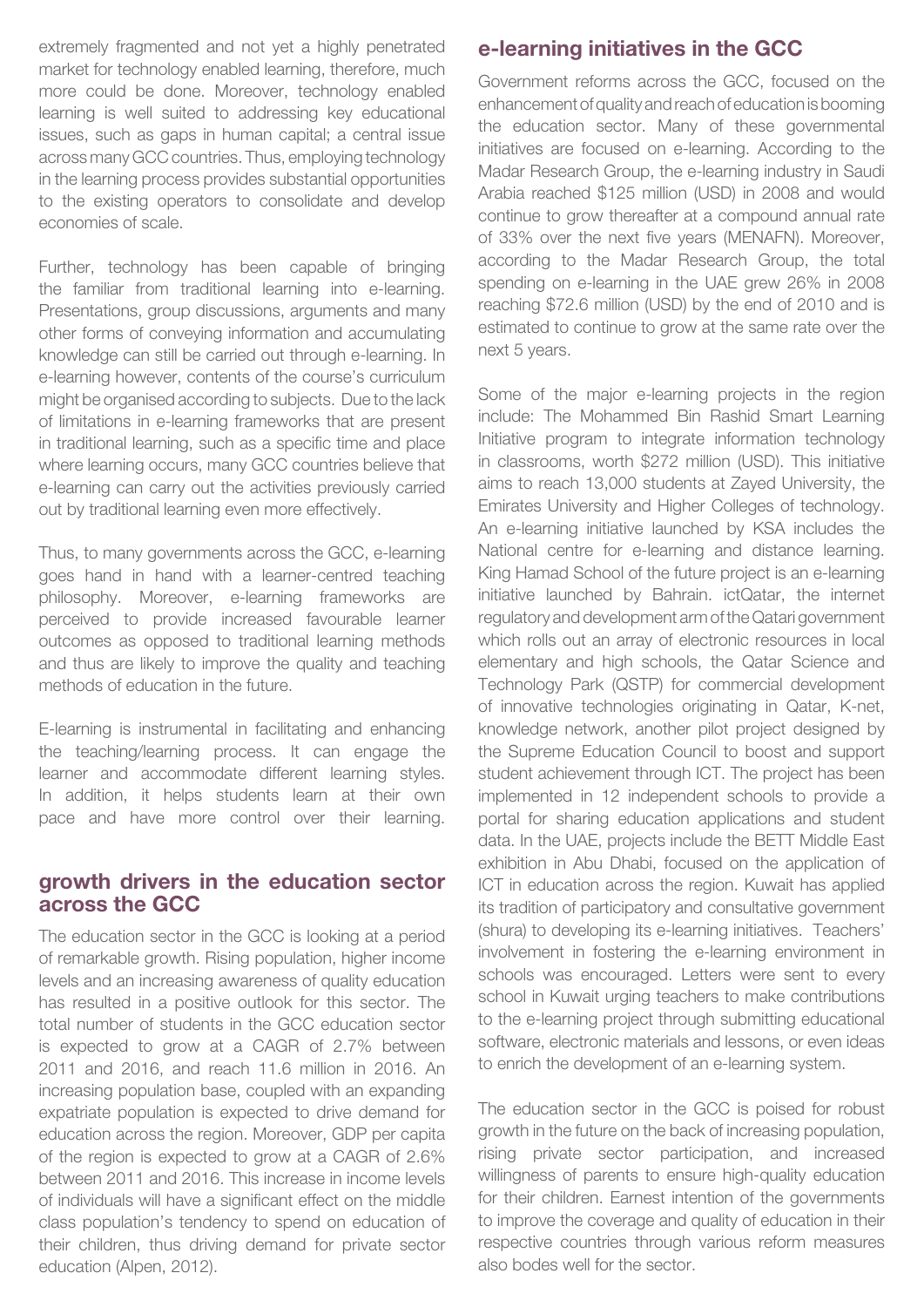## **the challenges that come with these initiatives**

The education system has a tendency to yield a new set of challenges for every problem solved. Even if investments in education generated maximum returns in terms of economic growth, greater equality, and reduced poverty, the GCC would still need to reshape its education systems to face up to a number of new challenges. The new challenges require a shift in what is taught in schools and how it is taught to enable students to acquire the necessary fundamental and transversal skills to upgrade their skills over time. The challenge here is to find ways to mobilise resources without compromising equity and quality of education and the answer to succeeding chapters lies in how policy makers use these resources.

Although significant reforms and initiatives have been undertaken by many Governments across the GCC, the GCC private education market is highly fragmented and the question remains as to why the GCC has been slow to adopt e-learning until quite recently, even though interest in e-learning has grown dramatically in countries like KSA, Qatar and the UAE. One obvious reason is that there has been a reluctance to embrace such a powerful entity as the Internet, which has caused rapid and profound cultural, economic, and social change in other parts of the world. In the GCC, the effects of e-learning have yet to take shape, provided that these countries overcome the issues in traditional learning first and then understand the barriers facing the implementation of technology employed learning. For example, according to the Parthenon group survey (2012), exam performance by students (k-12) is below global average. This is an issue in e-learning that needs to be understood and resolved before looking at the barriers to e-learning adoption and development.

#### **barriers to e-learning adoption and development in the GCC**

**Telecommunications Market Monopolies:**  Telecommunications markets, generally controlled by individual Gulf governments, have only very recently been opened to competition. The lack of competitive telecommunications markets in the region results in substantial internet usage fees, which limits access to online learning resources. This is an important consideration in very populous countries like Saudi Arabia, and also a concern in less wealthy countries such as Oman and Yemen. Saudi students exposed to e-learning have cited high internet usage fees as an important factor when choosing to take an on-line course (Alzamil, 2011).

Lack of Arabic content: On-line education in the Arabic-speaking world has been hampered by the lack of Arabic language learning objects and materials. English is the primary language of e-learning systems, National educational standards, assessment, and

quality control of on-line materials have lagged in the Gulf region, specifically with respect to ensuring that course materials are sensitive and relative to the Arab world context (Alsunbul 2010). Search engines, machine translation and generally handling the Arabic language on the internet is still a field with open questions.

**Maintaining Quality Standards in e-learning and Cyber-Safety:** Lack of e-learning quality standards, however, is also an international concern, not unique to the GCC region. These concerns were raised in 2002 in a UNESCO report: "Higher education authorities seem to be absent from regulating providers of higher learning that are outside the mainstream of the education system, such as corporate institutions and providers of education opportunities through non-traditional delivery means, i.e. open learning, e-learning, virtual universities, etcetera" (UNESCO 2002).

**Misuse of the internet (concern from parents' side and teachers):** GCC parents are concerned about misuses of the internet, such as children accessing inappropriate content, fraud, hacking, etc.; and, e-learning, specifically classroom chats and e-mail, can introduce additional threats to children such as cyber-stalking and bullying in unsupervised electronic environments. Parents are also concerned about health hazards associated with the internet such as eye-strain, for example.

GCC educators have cited risk to children and inappropriate content, both sexual and religious (Saudi Arabia, for example, actively blocks websites preaching other religions), as two of the major roadblocks to more widespread use of the Internet in the GCC, and therefore a barrier to on-line learning initiatives.

**Shortage of skilled teachers:** Shortage of skilled teachers remains the biggest challenge for the education sector across the GCC, which is expected to pose a serious threat particularly for private school operators to maintain the quality of education provided by them.

**High attrition rate among teachers:** The region is also facing the problem of high attrition rate among teachers as the experienced ones easily get a chance to switch schools due to a demand-supply gap prevalent in the market. Some of the school operators in the GCC estimate the average contract of teachers last just two or three years. The high attrition of teachers in the region leads to an increase in recruitment costs for the operators and disrupts the operations of schools by diverting their attention from the core issues of education.

The situation in the GCC is complex. However, a few key issues emerge (for k-12). These issues include pedagogy, curriculum standards and assessments, teacher quality, and parental improvement.

According to a survey done by the Parthenon Group 2012, teachers spend more time teaching than